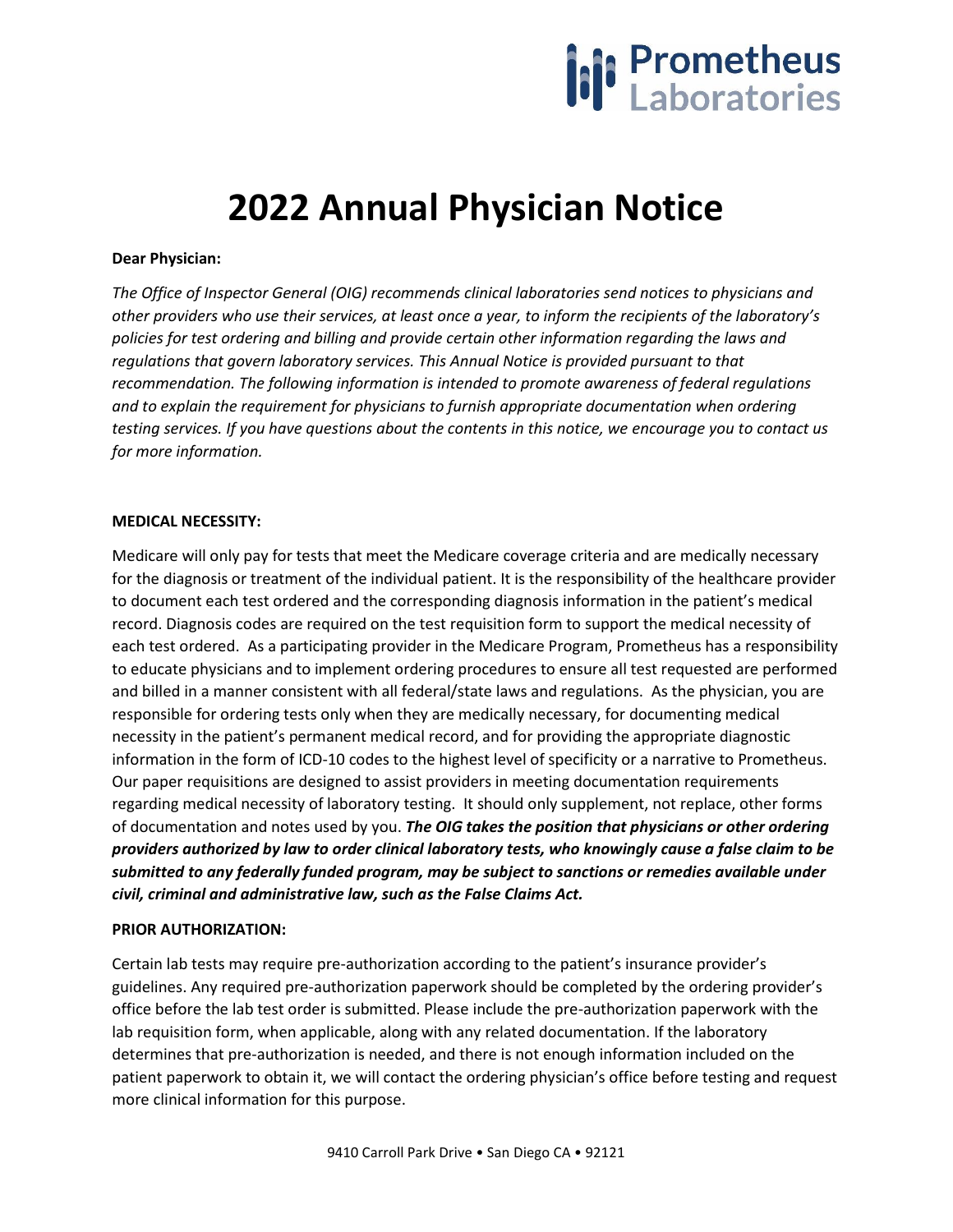

#### **MEDICARE NATIONAL AND LOCAL COVERAGE DETERMINATIONS:**

Prometheus is subject to Medicare national coverage determinations (NCD) and local coverage determinations (LCD) of the Part B Medicare Administrative Contractor (MAC) for Jurisdiction E, Noridian Healthcare Solutions. Additional information can be obtained on line at: <https://med.noridianmedicare.com/web/jeb/policies>

#### **MEDICARE CLINICAL LABORATORY FEE SCHEDULES:**

Medicare reimburses laboratory services based on its published fee schedules. Co-payments and deductibles do not apply to services paid under the Medicare clinical laboratory fee schedule. The Medicare Clinical Laboratory fee schedule may be viewed and downloaded at: [https://www.cms.gov/Medicare/Medicare-Fee-for-ServicePayment/ClinicalLabFeeSched/Clinical-](https://www.cms.gov/Medicare/Medicare-Fee-for-ServicePayment/ClinicalLabFeeSched/Clinical-Laboratory-Fee-Schedule-Files.html)[Laboratory-Fee-Schedule-Files.html](https://www.cms.gov/Medicare/Medicare-Fee-for-ServicePayment/ClinicalLabFeeSched/Clinical-Laboratory-Fee-Schedule-Files.html)

#### **VALID LABORATORY ORDERS:**

Laboratory testing must be ordered by a licensed physician or other individuals authorized by law. If your license has been revoked or suspended, you may no longer order or refer for laboratory testing. Providers must be enrolled in Medicare and Medicaid programs and of a provider type that is eligible to order testing for Medicare and Medicaid patients.

Effective January 6, 2014, CMS instructed the Medicare Administrative Contractors to turn on edits to deny claims for services ordered by providers who have not enrolled their National Provider Identifier (NPI) in the CMS internet based Provider Enrollment Chain and Ownership System (PECOS). PECOS does require periodic re-enrollment. Please be aware of your status and complete paperwork in a timely manner to avoid being dis-enrolled and losing the ability to order services for Medicare beneficiaries.

## **TEST ORDERING:**

A standard Prometheus requisition form should always be used when ordering tests. If Prometheus receives a test order on a non-Prometheus form or an incomplete Prometheus requisition form, processing of your test order may be delayed. As necessary, Prometheus will contact healthcare providers to have them resubmit the test order on a Prometheus test requisition form or otherwise clarify an unclear test order.

#### **VERBAL TEST ORDERS:**

Medicare requires that all orders for laboratory tests be in writing. If a physician or his/her authorize representative orders a test by telephone or wishes to add a test to an existing order, a written order is required to support the verbal order. Prometheus will not perform testing until the written confirmation, or an updated requisition is returned to the laboratory.

## **PATIENT PRIVACY (HIPAA):**

Under the Health Insurance Portability and Accountability Act (HIPAA), Prometheus is a health care provider and a covered entity. It is our policy to comply with the letter and intent of the HIPAA privacy